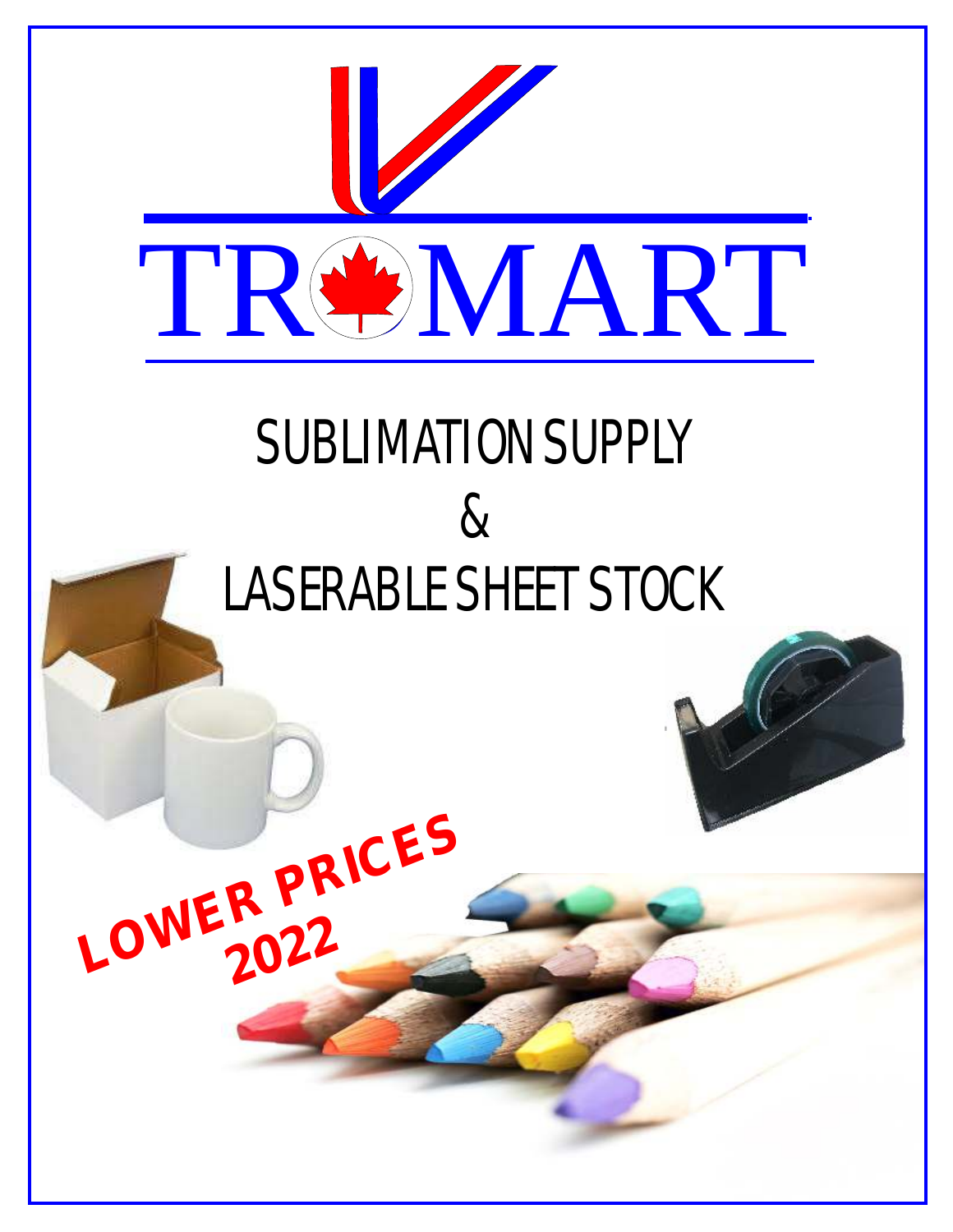

#### High Temperature Sublimation Tape ½" x 72 Yards To use when laser engraving Plastic, Wood and Glass **TRSUB101** - White Sub Metal **TRSUB102** - Satin Gold Sub Metal **TRSUB103** - Satin Silver Sub Metal **Sublimatable Aluminum First Order** TRSUB101-106 **\$4.80** 25+ sheets **\$4.80 Only! TRSUB106**- Satin Bronze Sub meta **TRSUB107**- Bright Gold Can use for back plates **New New ULT201** - Matte Gold Laser Black **ULT202** - Matte Silver Laser Black **ULT203** - Gloss Black laser Gold **Laserable Aluminum First Order \$4.15 \$4.15 \$4.15 £1.15 \$4.15 25+** sheets **Only! ULT204** - Gloss Black laser Silver **ULT201 ULT202 ULT203 ULT204** TRSUB101-106 6.15 5.05 4.99 **4.80** TRSUB107 7.99 6.10 5.85 **5.75 Part No. 1-4 5-24 25-49 50+** ULT201-204 5.25 4.75 4.25 **4.15 Part No. 1-4 5-24 25-49 50+** High Temperature Sublimation Tape 3/8"x 36 Yards **White Satin Gold Satin Silver Satin Bronze Bright Gold** .020 Thickness 12" x 24" .020 Thickness 12" x 24" Two sided tape 36 Yards  $\frac{1}{2}$ " 1" **TAPE5 - TAPE1 Super Tape | | Heat Tape | | Heat Tape | | Masking Tape HT38GR - GREEN HT38BR - BROWN MT6 - 6" MT12 - 12" HT5**

| Part#  | <b>Description</b>            | Case Qty. | <b>LTC</b> | Case+ |
|--------|-------------------------------|-----------|------------|-------|
| TAPE5  | 1/2"x 36 Yards Super Goldline | 6         | 7.25       | 6.49  |
| TAPE1  | 1"x 36 Yards Super Goldline   | 6         | 13.90      | 11.99 |
| HT38GR | 3/8x 36 Yards Heat Tape       | 6         | 4.75       | 3.95  |
| HT38BR | 3/8x 36 Yards Heat Tape       | 6         | 4.75       | 3.95  |
| HT5    | 1/2"x 72 Yards Heat Tape      | 6         | 10.75      | 9.95  |
| MT6    | 6" x 100 Yards Masking Tape   | 2         | 42.85      | 41.25 |
| MT12   | 12" x 100 Yards Masking Tape  | 2         | 84.00      | 82.50 |
|        |                               |           |            |       |

**P: 905-612-9990, Toll Free 877-450-9990 F: 905-612-8885**

www.tromartawards.com email: info@tromartawards.com **TROMART** 

2782 Slough St. Mississauga On L4T 1G3